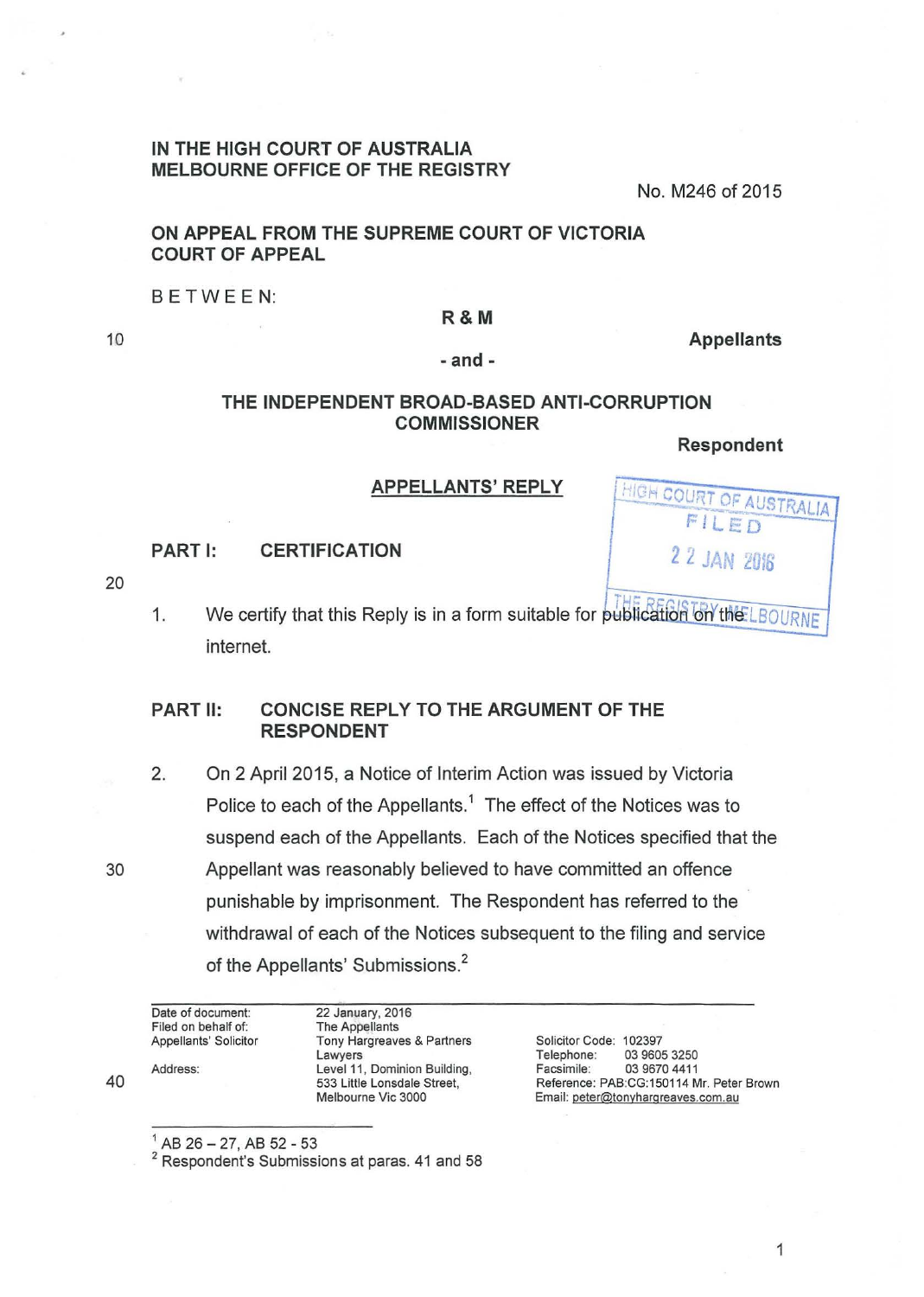- 3. The suggested import (at para. 41) of such withdrawal is misconceived. lt does not evidence or indicate any change of mind on the part of Victoria Police. All it does is allow the Appellants to return to duty whilst the investigation by IBAC continues, which remains as the Primary Investigator.<sup>3</sup> Further, the reference to the "investigating context" (at para. 41) fails to take into account that, regardless of the belief held by the investigating officials, any citizen investigated for a crime is entitled to invoke the privilege against self-incrimination.
- 4. In the Court of Appeal and on the Application for Special Leave to Appeal, the Respondent placed great reliance on s. 70 of the IBAC Act as indicating an intention on the part of the legislature to compel examination of a person who has been charged with a criminal offence. If that was a correct analysis, then a person not charged, a fortiori, was similarly compellable. The Respondent now appears to eschew that argument.<sup>4</sup> It is clear on its terms that s. 70 is silent as to whether the IBAC's powers are affected in relation to the examination of a person charged.

20

10

5. The IBAC Commissioner has clearly formed the belief that each of the Appellants has a "case to answer" in relation to allegations of assault.<sup>5</sup> He has acknowledged that Victoria Police's criminal investigation has been deferred to IBAC's investigation.<sup>6</sup> Further, IBAC itself is empowered by s. 190 of the IBAC Act to bring criminal proceedings against the Appellants in relation to the subject matter of its investigation, an issue to which scant attention is given in the Respondent's Submissions.<sup>7</sup>

 $<sup>3</sup>$  AB 28 and 58</sup>

 $4$  Respondent's Submissions at paras. 33 - 37

<sup>5</sup>Reasons at AB 4 (para. [7]], AB 6-7 (para. [12]), AB 8-9 (para. [22])

 $^6$  Reasons at AB 9 (para [22])

<sup>7</sup>Respondent's Submissions at para. 47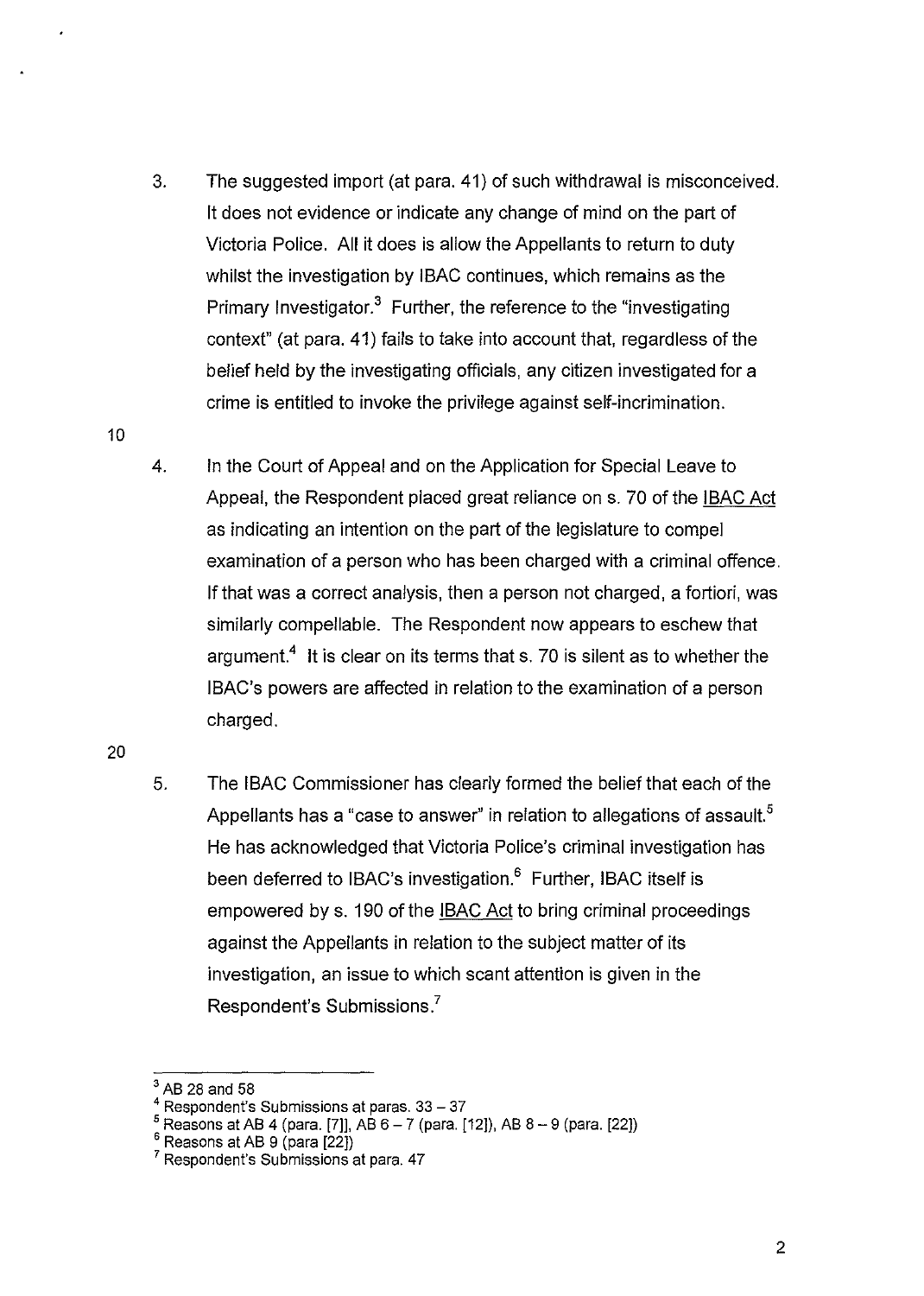- 6. In paragraph 21 of the Respondent's Submissions, the Respondent asserts that the abrogation of the privilege against self-incrimination of a person charged has a broader dimension than that present in relation to a person who has not been charged (but believed or suspected to have committed a criminal offence). That assertion is contrary to the statements of principle made by the High Court of Australia in Reid v Howard.<sup>8</sup>
- 10 7. In Reid v Howard, Justice Deane stated the possible effects of compulsory disclosure pre-charge of potentially incriminating material to an officer of the State in civil proceedings. (Such disclosure would clearly breach the companion rule). His Honour stated:

"Indirect or derivative evidence discovered through those investigations could constitute the basis of public findings in the civil proceedings to the effect that the appellant was guilty of specific acts ... Such indirect or derivative evidence could be made available to prosecution authorities and could be used either in the prosecution of the appellant for such specific offences or as a basis for further investigation. In that regard, the prosecution authorities would be neither obliged to desist, nor justified in desisting, from the duties of their office."<sup>9</sup>

- 8. Further, in the joint judgment of Justices Toohey, Gaudron, McHugh and Gummow, their Honours emphasised that the privilege against self-incrimination protects both the innocent and the guilty,<sup>10</sup> a point not recognised by the Respondent in criticizing the Appellants' Submissions.
- 30 9. Section 144 of the **IBAC Act** would not be devoid of practical utility if the Appellants' construction was accepted. Witnesses to the alleged criminal acts of the Appellants would be compellable and clearly not able to claim the privilege; similarly, any victim of alleged criminal acts. The Appellants' construction would not prevent the ongoing investigation of alleged criminal acts by the IBAC, or any other

20

3

<sup>&</sup>lt;sup>8</sup> (1995) 184 CLR 1

 $^9$  (1995) 184 CLR 1 at 7

<sup>10</sup>(1995) 184 CLR 1 at 14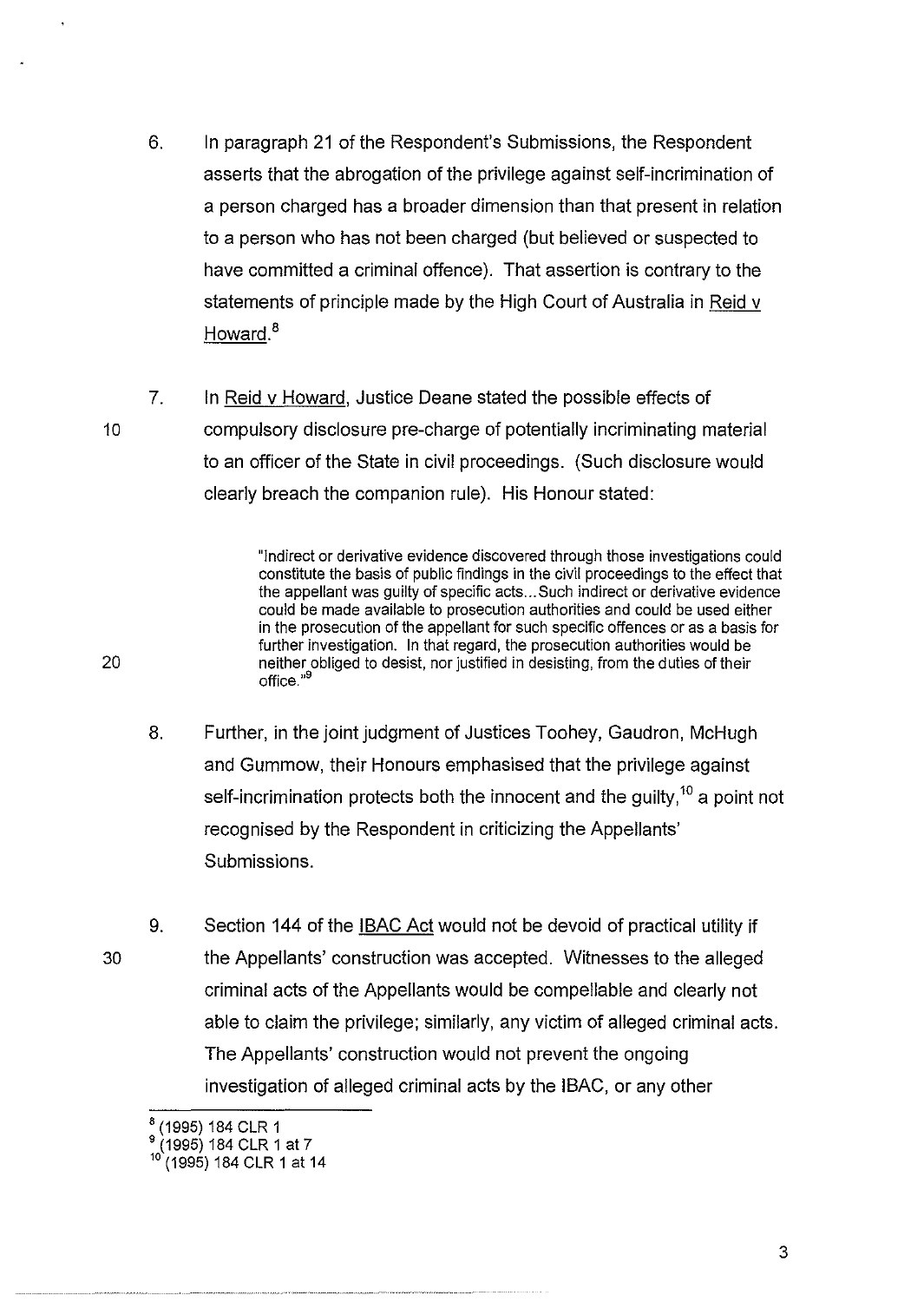investigation of the culture of a section of Victoria Police, or impede, or detract from, IBAC's role as an integrity body.

10. Section 70 of the IBAC Act clearly allows the IBAC to commence or continue to investigate a matter despite the fact that any proceedings (whether civil or criminal) are on foot, or are commenced, in any court or tribunal, that relate to or are connected with the subject matter of an investigation. The principles enunciated in  $X7<sup>11</sup>$  make plain that a person charged could not be the subject of compulsory examination 10 **under the IBAC Act, but this could not stop the IBAC from continuing to** investigate the matter, subject to the protections to the criminal or civil process then underway, pursuant to s. 70(2). The reasoning of the Respondent at paragraph 39 highlights the ability of the IBAC to continue to investigate conduct. In the absence of specific words or necessary intendment, such continued investigation of conduct does not extend to the examination of persons in the position of the Appellants. Such a result is consistent with recent High Court authority.<sup>12</sup>

- 20 11. In Momcilovic v The Queen (2011) 245 CLR 1, French CJ emphasised that the principle of legality is expressed as a presumption that the legislature does not intend to interfere with common law rights and freedoms except by clear and unequivocal language and that statutes are to be construed, where constructional choices are open, to avoid or minimise their encroachment upon rights and freedoms at common  $law.<sup>13</sup>$ 
	- 12. The continued investigation of conduct by the IBAC is consistent with its broader public interest functions including its broad integrity

<sup>12</sup> See in particular Justice Nettle's statement in CFMEU v Boral Resources (Vic) Pty. Ltd., (2015) 89 ALJR 622 at [62]<br><sup>13</sup> (2011) 245 CLR 1 at para. [43]

 $^{11}$  X7 v Australian Crime Commission (2013) 248 CLR 92